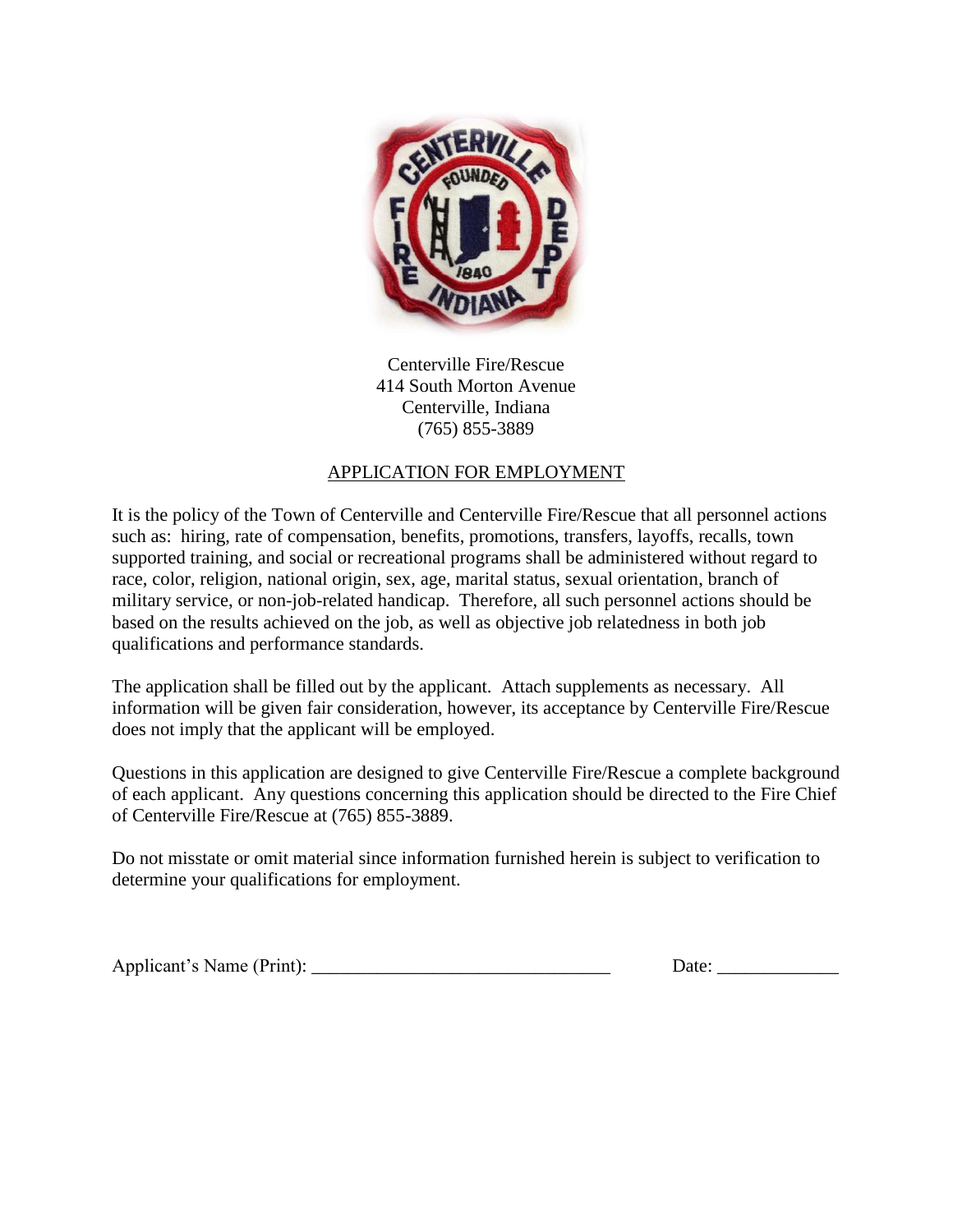## Mission Statement

Training to Serve Planning to Protect Acting to Save

To serve the community by providing the best possible service to save lives, protect property and the environment from the effects of fire and other dangers.

### Application Instructions

Fill out the application in its entirety. Include all information as requested below, where applicable. You may send the completed packet by certified mail to: Centerville Fire/Rescue, 414 South Morton Avenue, PO Box 125, Centerville, IN 47330. You may drop off the completed packet in a sealed envelope at the Centerville City Building, 204 East Main Street, Centerville, IN 47330, or at the fire station.

### Application Packet

Applicant must obtain the following to be included with application for employment.

- 1. Copies of all valid EMS Certifications, EMS training that has been completed and copies of all valid Fire Certifications, and any Fire training that has been completed.
- 2. A copy of your driving record MUST be obtained from the Bureau of Motor Vehicles and submitted with this application.
- 3. A Birth Certificate and/or documentation that provides official notification that your birth took place.
- 4. Copy of High School Diploma or GED.
- 5. Copy of valid Driver's License.
- 6. Criminal Records check (can be obtained at Wayne County Jail first floor).
- 7. Copy of DD-214 (if applicable).

### Evaluation

With respect to all other criminal convictions which are not felonies, in each case Centerville Fire/Rescue will consider whether the prior criminal conviction or military offense conviction of the applicant will have a bearing on the applicant's job performance. The date and nature of the offense, the essential functions of the position for which the applicant is considered, as well as the applicant's other qualifications will be considered.

### Confidentiality

As a matter of policy, Centerville Fire/Rescue will use its best efforts to keep the applicant's criminal record confidential, should the situation present itself. During the selection and potential placement process, it will be necessary to inform the Fire Chief of a relevant past record.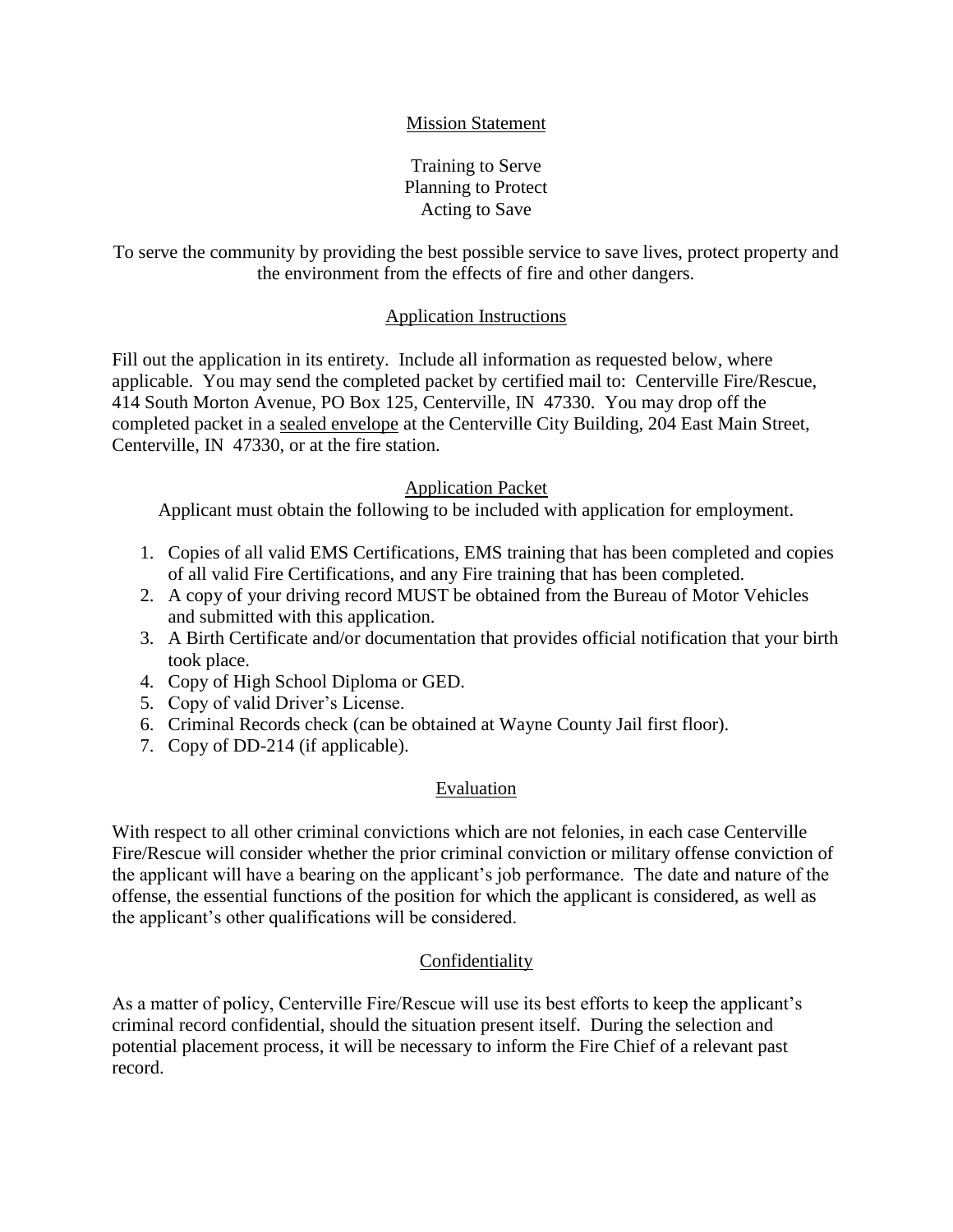# Personal Information

|                                                                                                                          |                                                    |         | (Middle)              |
|--------------------------------------------------------------------------------------------------------------------------|----------------------------------------------------|---------|-----------------------|
| (Last)                                                                                                                   |                                                    | (First) |                       |
|                                                                                                                          |                                                    |         |                       |
| (Street)<br>*In the event the applicant's address changes during the application process, please contact (765) 855-3889. | (City)                                             | (State) | (Zip Code)            |
|                                                                                                                          |                                                    |         |                       |
|                                                                                                                          |                                                    |         |                       |
|                                                                                                                          |                                                    |         |                       |
|                                                                                                                          |                                                    |         |                       |
|                                                                                                                          |                                                    |         | Are you a US Citizen? |
|                                                                                                                          |                                                    |         |                       |
|                                                                                                                          | <b>Residence History</b><br>Past seven $(7)$ years |         |                       |
| $Beginning - Ending$<br>Month & Year                                                                                     | Address                                            | City    | <b>State</b>          |
|                                                                                                                          |                                                    |         |                       |
|                                                                                                                          |                                                    |         |                       |
|                                                                                                                          |                                                    |         |                       |
|                                                                                                                          |                                                    |         |                       |
|                                                                                                                          |                                                    |         |                       |
|                                                                                                                          |                                                    |         |                       |
|                                                                                                                          |                                                    |         |                       |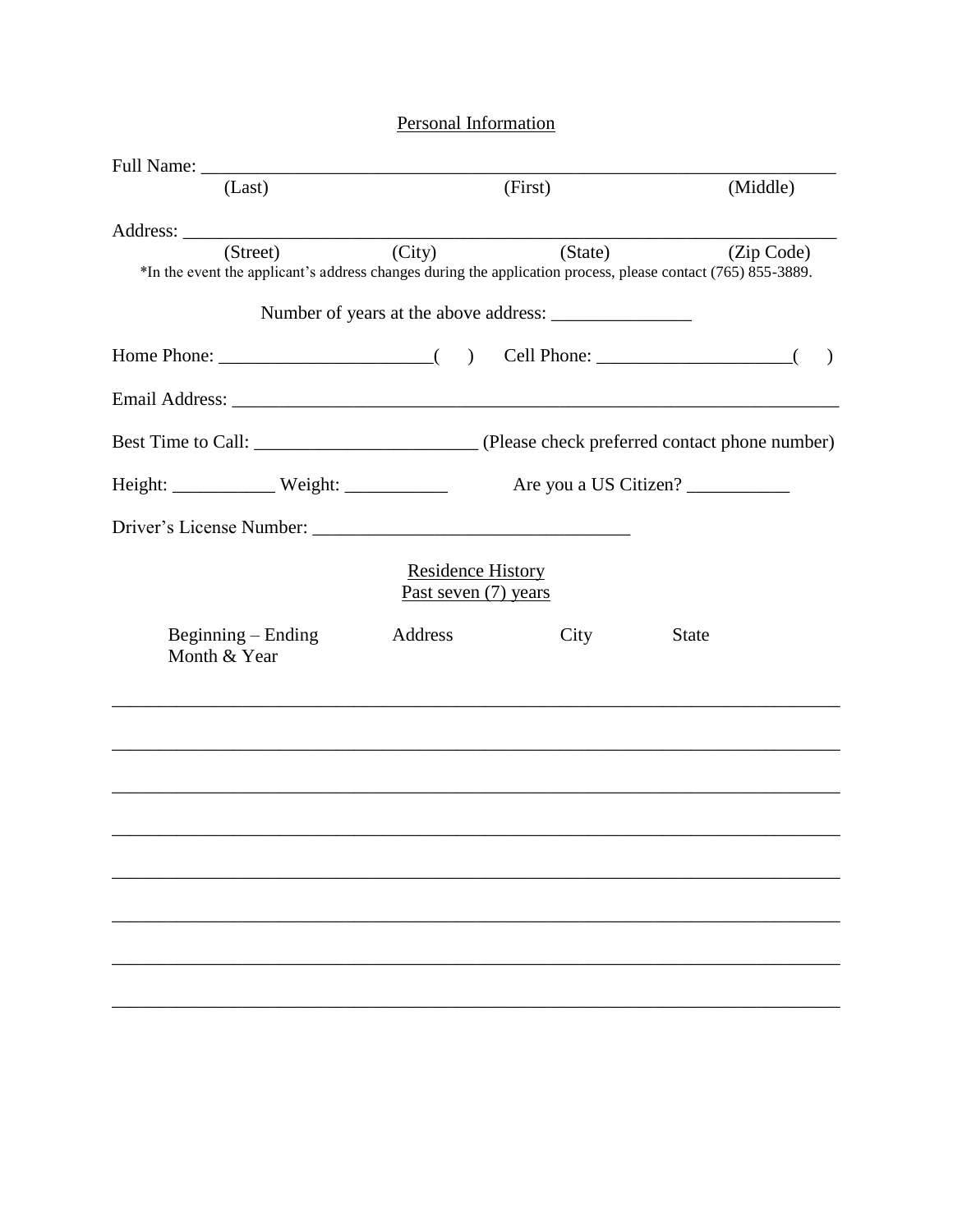# Any Relative Involved in Emergency Service

List all family members (living) in order given: Parents, Step-Parents, Foster Parents, Guardians, Parents-In-Law, Brothers, Sisters, Children, and/or any other significant person.

| Relationship                | Name                                                                               | <b>Agency Name</b>                                                                |
|-----------------------------|------------------------------------------------------------------------------------|-----------------------------------------------------------------------------------|
|                             |                                                                                    |                                                                                   |
|                             |                                                                                    |                                                                                   |
|                             |                                                                                    |                                                                                   |
|                             |                                                                                    |                                                                                   |
|                             |                                                                                    |                                                                                   |
|                             |                                                                                    |                                                                                   |
|                             |                                                                                    |                                                                                   |
|                             |                                                                                    |                                                                                   |
|                             |                                                                                    |                                                                                   |
|                             | <b>Experience</b>                                                                  |                                                                                   |
|                             |                                                                                    | Have you had any Fire Service Experience? If so, with what Agency? ______________ |
| Number of years of service? |                                                                                    |                                                                                   |
|                             |                                                                                    |                                                                                   |
|                             |                                                                                    |                                                                                   |
|                             |                                                                                    |                                                                                   |
|                             | Have you applied for an employment opportunity with the Town of Centerville and/or |                                                                                   |

Centerville Fire/Rescue before? If so, when? \_\_\_\_\_\_\_\_\_\_\_\_\_\_\_\_\_\_\_\_\_\_\_\_\_\_\_\_\_\_\_\_\_\_\_\_\_\_\_\_\_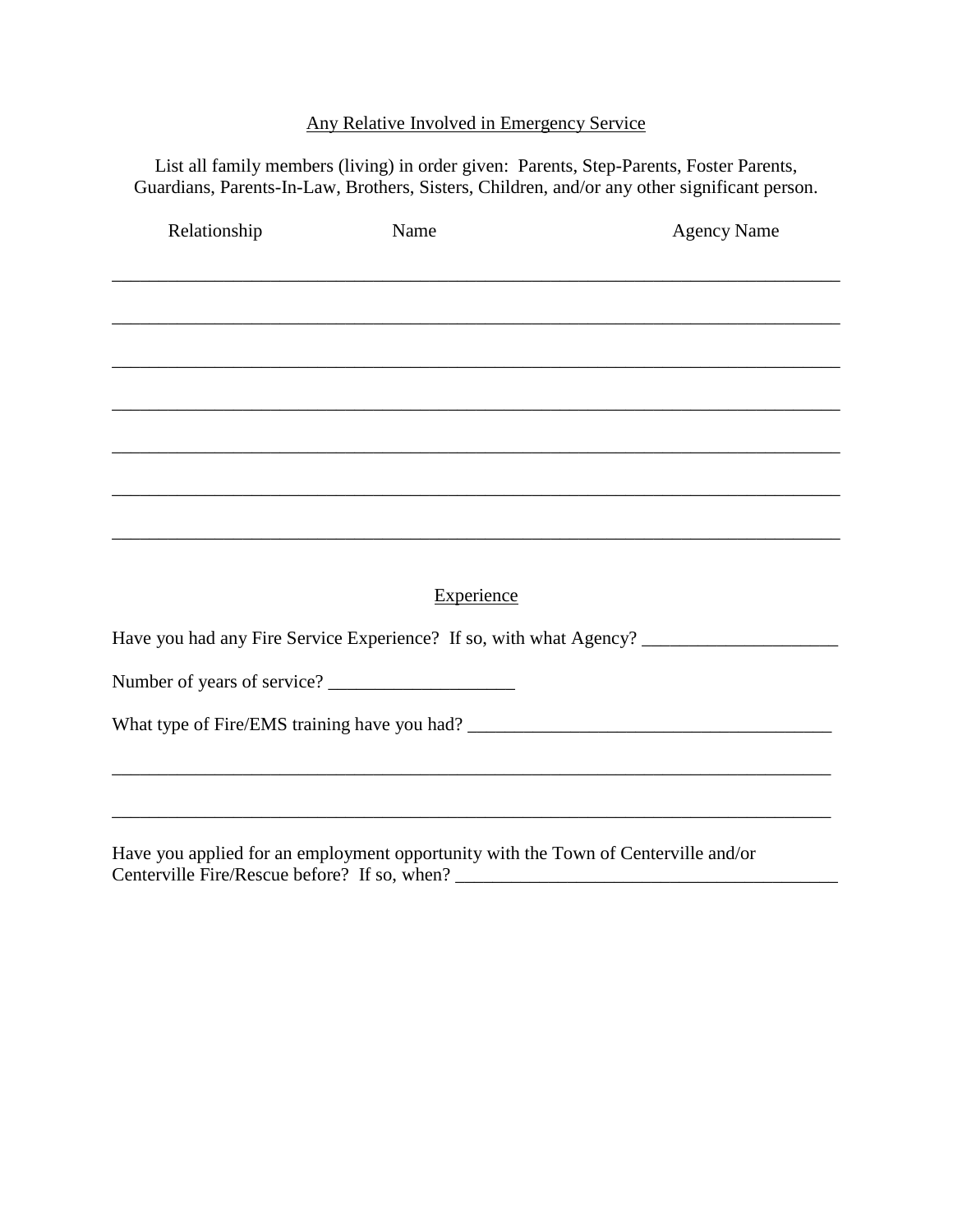# **Education**

Please specify the highest-grade level attained and attach copies of diplomas. Information contained in this section will be used only to the extent that is relevant to the necessary qualifications and the position for which you have applied.

| School                | <b>Years Attended</b>                                                             | Degree/Diploma |  |
|-----------------------|-----------------------------------------------------------------------------------|----------------|--|
| <b>High School</b>    |                                                                                   |                |  |
| Career/Trade School   |                                                                                   |                |  |
| University            |                                                                                   |                |  |
| Other                 |                                                                                   |                |  |
|                       | Military                                                                          |                |  |
|                       | Attach copy of DD-214, if applicable.                                             |                |  |
|                       | Have you served in the Armed Forces? If so, what branch? ________________________ |                |  |
|                       |                                                                                   |                |  |
|                       | <b>Current Employment</b>                                                         |                |  |
| (Place of Employment) |                                                                                   | (Phone)        |  |
|                       | (Address)                                                                         |                |  |
|                       |                                                                                   |                |  |
|                       | May we contact this employer?<br><b>YES</b>                                       | N <sub>O</sub> |  |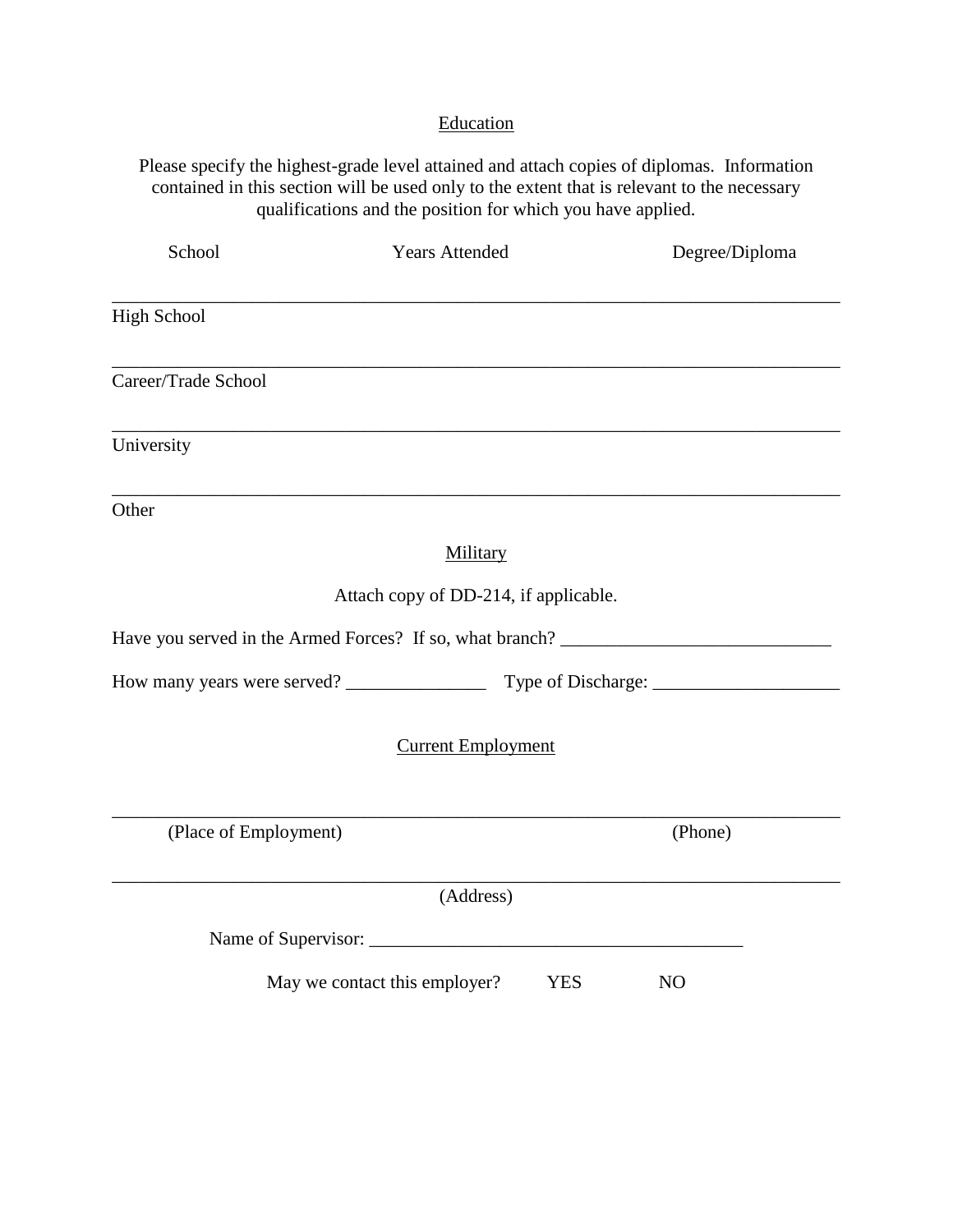| Month & Year | Position              | <b>Company Name</b>                                                                                                                                                                                                                                 | <b>Supervisor Name</b> | Phone      |  |
|--------------|-----------------------|-----------------------------------------------------------------------------------------------------------------------------------------------------------------------------------------------------------------------------------------------------|------------------------|------------|--|
|              |                       |                                                                                                                                                                                                                                                     |                        |            |  |
|              |                       |                                                                                                                                                                                                                                                     |                        |            |  |
|              |                       |                                                                                                                                                                                                                                                     |                        |            |  |
|              |                       |                                                                                                                                                                                                                                                     |                        |            |  |
|              |                       |                                                                                                                                                                                                                                                     |                        |            |  |
|              |                       | References                                                                                                                                                                                                                                          |                        |            |  |
|              |                       | Business or Professional who are not related to you                                                                                                                                                                                                 |                        |            |  |
| Name         | <b>Contact Number</b> |                                                                                                                                                                                                                                                     | <b>Years Known</b>     | Occupation |  |
|              |                       |                                                                                                                                                                                                                                                     |                        |            |  |
|              |                       |                                                                                                                                                                                                                                                     |                        |            |  |
|              |                       | Organizations/Clubs                                                                                                                                                                                                                                 |                        |            |  |
|              |                       | Please list below any organizations and/or clubs that you are currently, or have in the past been, a<br>member of. Completion of this section is OPTIONAL. Non-completion of this section will IN<br>NO WAY jeopardize your employment opportunity. |                        |            |  |

\_\_\_\_\_\_\_\_\_\_\_\_\_\_\_\_\_\_\_\_\_\_\_\_\_\_\_\_\_\_\_\_\_\_\_\_\_\_\_\_\_\_\_\_\_\_\_\_\_\_\_\_\_\_\_\_\_\_\_\_\_\_\_\_\_\_\_\_\_\_\_\_\_\_\_\_\_\_

\_\_\_\_\_\_\_\_\_\_\_\_\_\_\_\_\_\_\_\_\_\_\_\_\_\_\_\_\_\_\_\_\_\_\_\_\_\_\_\_\_\_\_\_\_\_\_\_\_\_\_\_\_\_\_\_\_\_\_\_\_\_\_\_\_\_\_\_\_\_\_\_\_\_\_\_\_\_

\_\_\_\_\_\_\_\_\_\_\_\_\_\_\_\_\_\_\_\_\_\_\_\_\_\_\_\_\_\_\_\_\_\_\_\_\_\_\_\_\_\_\_\_\_\_\_\_\_\_\_\_\_\_\_\_\_\_\_\_\_\_\_\_\_\_\_\_\_\_\_\_\_\_\_\_\_\_

### Employment History Last ten (10) years starting with the most recent first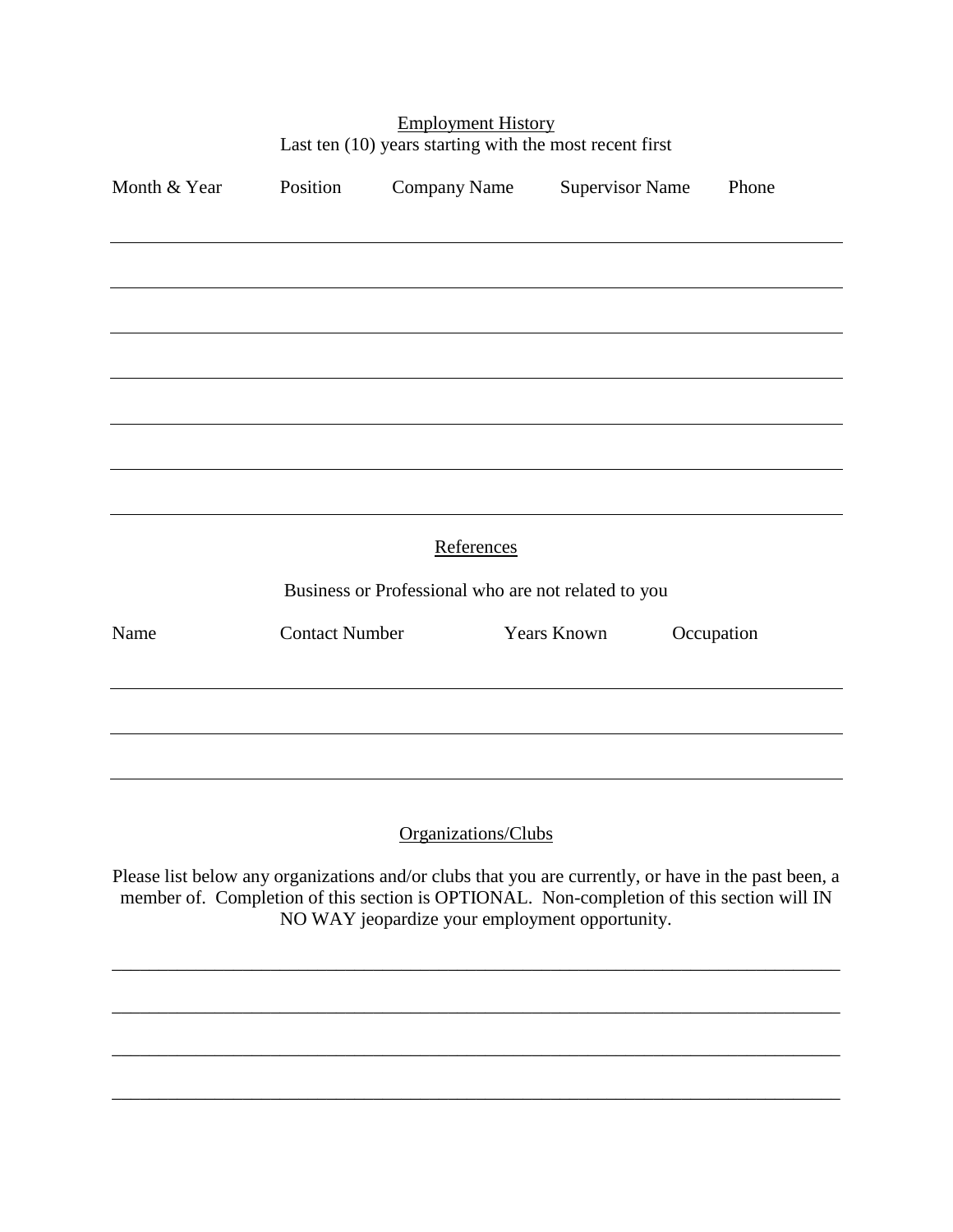Certification of Information

I, the undersigned, certify that the above information is true to the best of my knowledge. I further understand that I may be required to submit to a physical examination. A copy of my driving record through the Bureau of Motor Vehicles is attached to the application and I will notify Centerville Fire/Rescue of any change in my legal driving status after this application has been submitted for review.

> \_\_\_\_\_\_\_\_\_\_\_\_\_\_\_\_\_\_\_\_\_\_\_\_\_\_\_\_\_\_\_\_\_\_\_\_\_\_\_ Signature of Applicant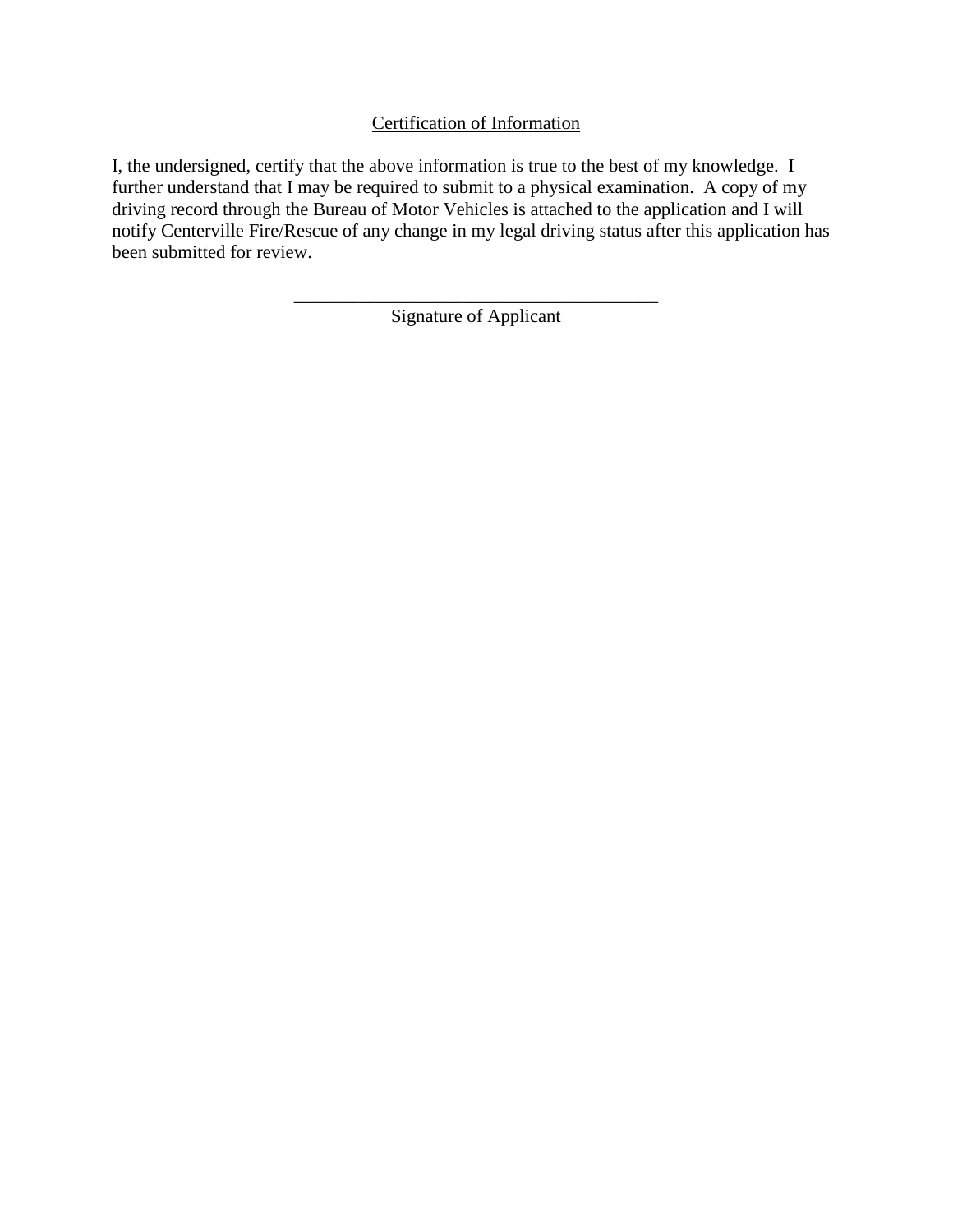### Town of Centerville Centerville, Indiana

## Applicant Release Form

\_\_\_\_\_\_\_\_\_\_\_\_\_\_\_\_\_\_\_\_\_\_\_\_\_\_\_\_\_\_\_\_\_\_\_\_\_\_\_\_\_\_\_\_\_\_\_\_\_\_\_\_\_\_\_\_\_\_\_\_\_\_\_\_\_\_\_\_\_\_\_\_\_\_\_\_

I, \_\_\_\_\_\_\_\_\_\_\_\_\_\_\_\_\_\_\_\_\_\_\_\_\_\_\_\_\_\_\_\_\_\_\_\_\_\_\_\_\_\_\_, presently residing at

have applied for employment/membership with Centerville Fire/Rescue, of the Town of Centerville. I have been advised and am fully aware that a representative of Centerville Fire/Rescue a Department of the Town will be conducting a thorough investigation of my background to assist in determining my suitability for this employment/membership. I realize that, in conducting this background investigation, representatives will be making inquiries of: Officials and Records Offices at school which I have attended; Physicians and/or other persons who may have examined or treated me for any physical or other type illness or injury; Police and/or Court Records with whom I may have an arrest or conviction record; Credit Bureaus and/or firms who may have information regarding my credit history and/or financial standing; present and previous employers; and any other persons who may be able to provide information about me which the Department deems necessary.

I hereby give my permission and waive all provisions of law forbidding any physician or other person who has attended me or any other school official, court, policy agency, credit bureau, employer, firm or person, from disclosing any knowledge of information they have concerning me which is requested or desired by the Department. I further consent that the Chief of the Department or his/her representative be provided with a copy of any such records concerning me which they may desire.

I herby give my consent to  $\overline{a}$  and  $\overline{b}$  are it's designee to  $\overline{b}$ perform test of my blood and/or urine to determine my possible usage of prohibited substances.

I recognize the right of the Department to treat, at its discretion certain sources as confidential, and its right to withhold them from me and/or my agent the names of such confidential sources, and information obtained there from.

\_\_\_\_\_\_\_\_\_\_\_\_\_\_\_\_\_\_\_\_\_\_\_\_\_\_\_\_\_\_\_\_\_\_\_\_\_\_\_\_\_\_ \_\_\_\_\_\_\_\_\_\_\_\_\_\_\_\_\_\_\_\_\_\_\_\_

Signature of Applicant Date

Authorized by: \_\_\_\_\_\_\_\_\_\_\_\_\_\_\_\_\_\_\_\_\_\_\_\_\_\_\_\_\_\_\_\_\_\_\_\_ Title: \_\_\_\_\_\_\_\_\_\_\_\_\_\_\_\_\_\_\_\_\_\_\_\_

Disclaimer – By signing, I hereby certify that the above information, to the best of my knowledge, is correct. I understand that falsification of this information may prevent me from being hired or lead to my dismissal. If hired, I also provide consent for former employers to be contacted regarding work records as well as any background checks. I understand and agree that the terms and conditions of my employment may be changed, with or without cause, and with or without notice, at any time. I understand that the Town of Centerville is an equal opportunity employer.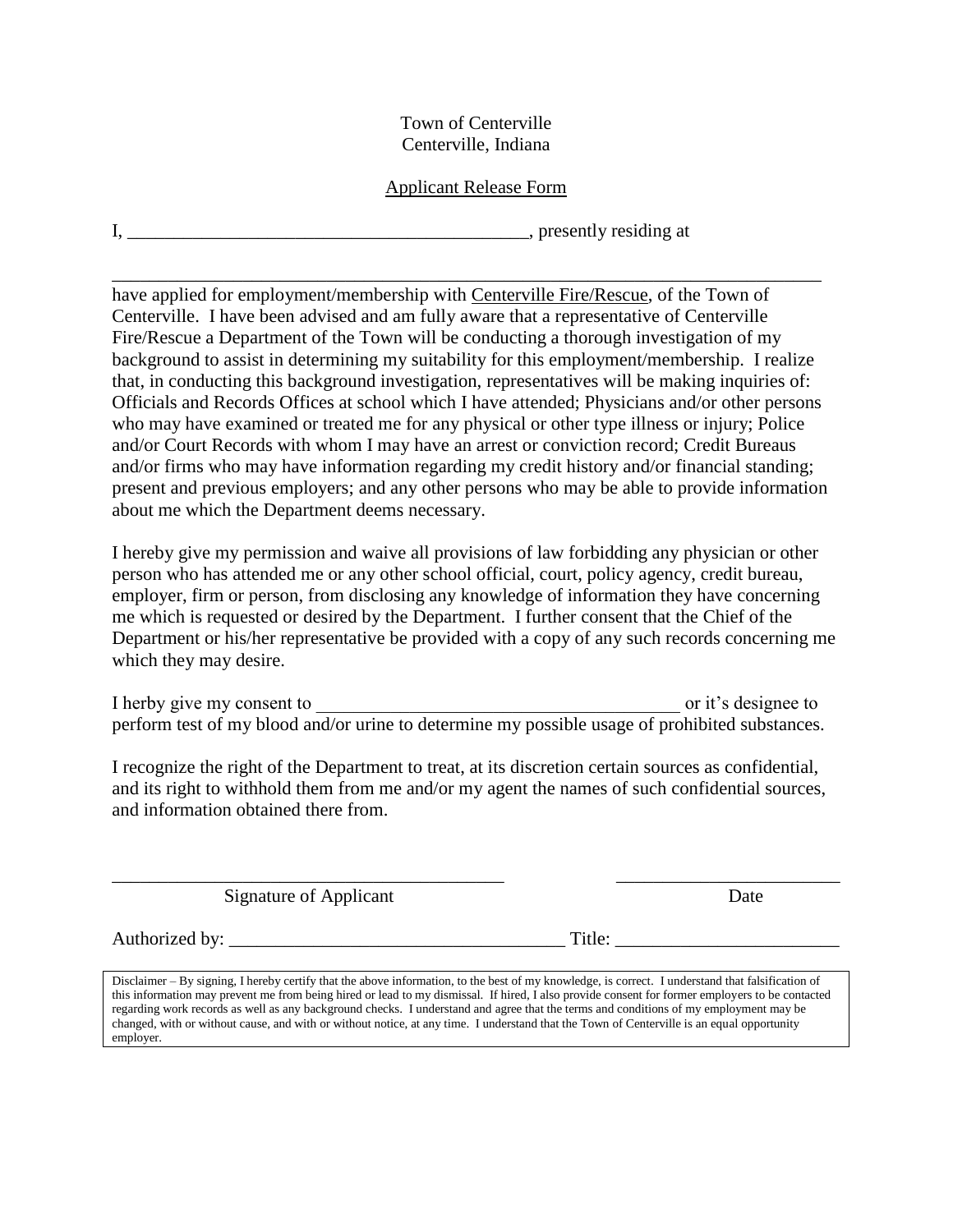## Physical Ability Test

The applicant will retain this portion of the packet to prepare for the Physical Ability Test.

This document is to prepare the applicant for the Physical Ability Test (PAT) for Centerville Fire/Rescue. This is a series of tasks designed to assess important physical abilities necessary for effective job performance as a firefighter. The following describes the components of the physical ability test and offers information to assist you in preparing.

The Physical Ability Test contains four job-simulation events in a continuous series. These events include:

Stair climb with equipment and Maze (search) Ladder climb/Hoseline hoist Victim rescue (dummy drag)

The following guidelines apply to the PAT.

Applicants must wear a self-contained breathing apparatus (SCBA), excluding the face piece, or a weighted vest, for most elements of the job simulation component.

Applicants are strongly encouraged to wear athletic shoes (sneakers) and appropriate clothing for physically demanding work. You will be performing physical acts that demonstrate strength, agility, and endurance, and it is important to be outfitted in attire that does not hinder your performance. During the PAT, you may get dirty and/or wet from maneuvering through the exercises. Plan your dress accordingly, long pants are recommended.

Protective gloves will be provided by CF/R and must be worn during the PAT. Knee pads are optional (will not be provided by CF/R), and it is the candidate's choice to utilize them. You may bring your own gloves, kneepads, etc. to use; however, the testing authority reserves the right to inspect all equipment, and to disallow equipment, to ensure that its use does not affect the fair and impartial administration of the PAT.

**You must not run during the test.** Running is not permitted on a working fireground, and it will not be allowed during this test. Failure to heed a first warning not to run may result in disqualification. Running is defined as any time both feet are off the ground at the same time while you are advancing on the course. You may move as fast as you like, while remaining safe, on the stair climb stations as it is not technically possible to run during these components.

## #1: Stair Climb/Equipment Carry/Maze

Station Description:

The candidate must put on the SCBA pack or weighted vest. The candidate will climb up the station's steps while carrying 2 power tools, set down the power tools, crawl through the maze, pick up the power tools, then descend the stairs. Before starting the climb, the candidate will pick up the power tools. The candidate should hit every stair going up and coming back down the staircase. When the candidate reaches the upper floor, he/she will go to the maze and set